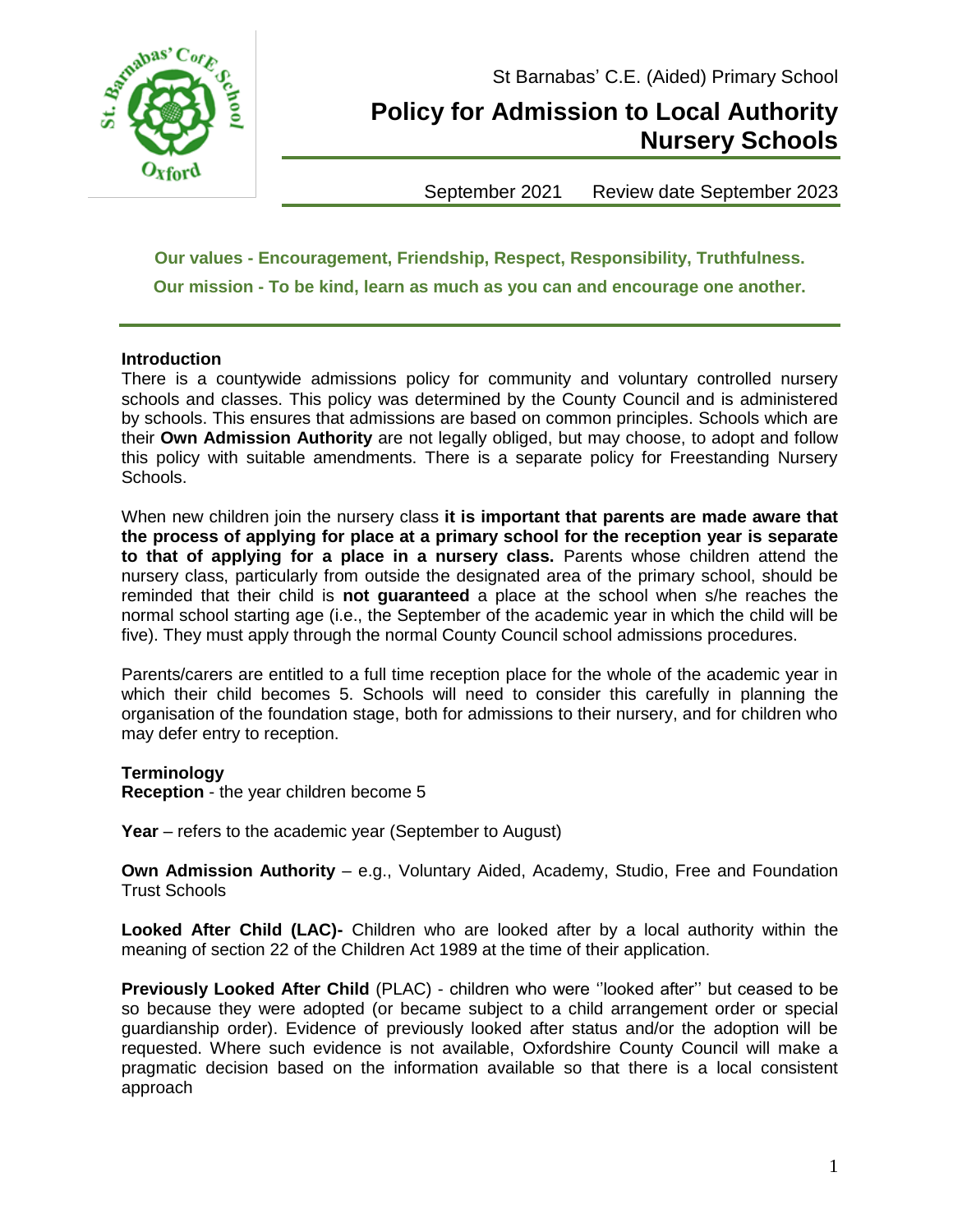**Internationally Adopted Previously Looked After Child** (IAPLAC) - children who appear (to the admission authority) to have been in state care outside of England and ceased to be in state care as a result of being adopted.

**Siblings/Brother or Sister -** For admission purposes for Community and Voluntary Controlled schools a sibling is defined as a brother, sister, half-brother, half-sister, step- brother or stepsister who will be resident at the same address at the time of entry.

**Published Admission Number** – The number of places, in part time equivalents (15hrs) agreed each year with the County Council and published in the Council's Pupil Place Plan.

**Universal Entitlement** – 15 hours per week, term time only or 570 hours a year, to which every child is entitled from the term after their 3rd birthday

**Extended Entitlement** – 30 hours per week, term time only or 1,140 hours a year, for 3 and 4 year olds from working families, according to specific eligibility criteria.

**Grace period** – when a child's eligibility for the extended entitlement ceases, the government allows the funded place to continue for a specified time period.

## **Early Education for eligible children aged 2**

A targeted offer of 570 hours per year for the most vulnerable 2 year old children, from the term after their 2nd birthday, with the aim of reducing the pre-school educational gap that can start to occur from this age. Once a funded 2 year old child starts a funded place eligibility continues even if family circumstances change.

## **Eligibility Terms**

## **Universal Early Education Funding entitlement starts from the term after the child's 3rd birthday**

Autumn Term: September 1st-December 31st Spring Term: January 1st-March 31st Summer Term: April 1st-August 31st

#### **30 Hours Extended Childcare Entitlement**

Families meeting certain eligibility criteria are legally entitled to a funded early years place of 30 hours a week or 1,140 hours a year. Information on this entitlement is available at [www.childcare-support.tax.service.gov.uk/par/app/overview](http://www.childcare-support.tax.service.gov.uk/par/app/overview)

Parents cannot insist on accessing their child's extended entitlement at any particular provision. Schools must decide whether they will offer only 15 hour nursery places or whether they are able to include some 30 hour extended entitlement places. Schools should make clear to parents what options are available regarding either the universal or extended entitlement.

Children may become ineligible for the extended entitlement. Where this happens, there is a **grace period** during which the child may still attend free of charge. When the grace period expires, the place should revert to a universal 15 hour place unless the parent/carer is prepared and able to pay for the extended hours. Schools collecting payments for unfunded hours should ensure that those hours are not returned on the schools census or funding portal return.

#### **Funded 2 Year Olds**

Primary Schools with nursery provision have historically had an age range of 3-11. There is much to be gained in terms of children's outcomes if funded 2 year olds take up a place in provision that has an Ofsted rating of 'Good' or above. If schools would like to admit 2 year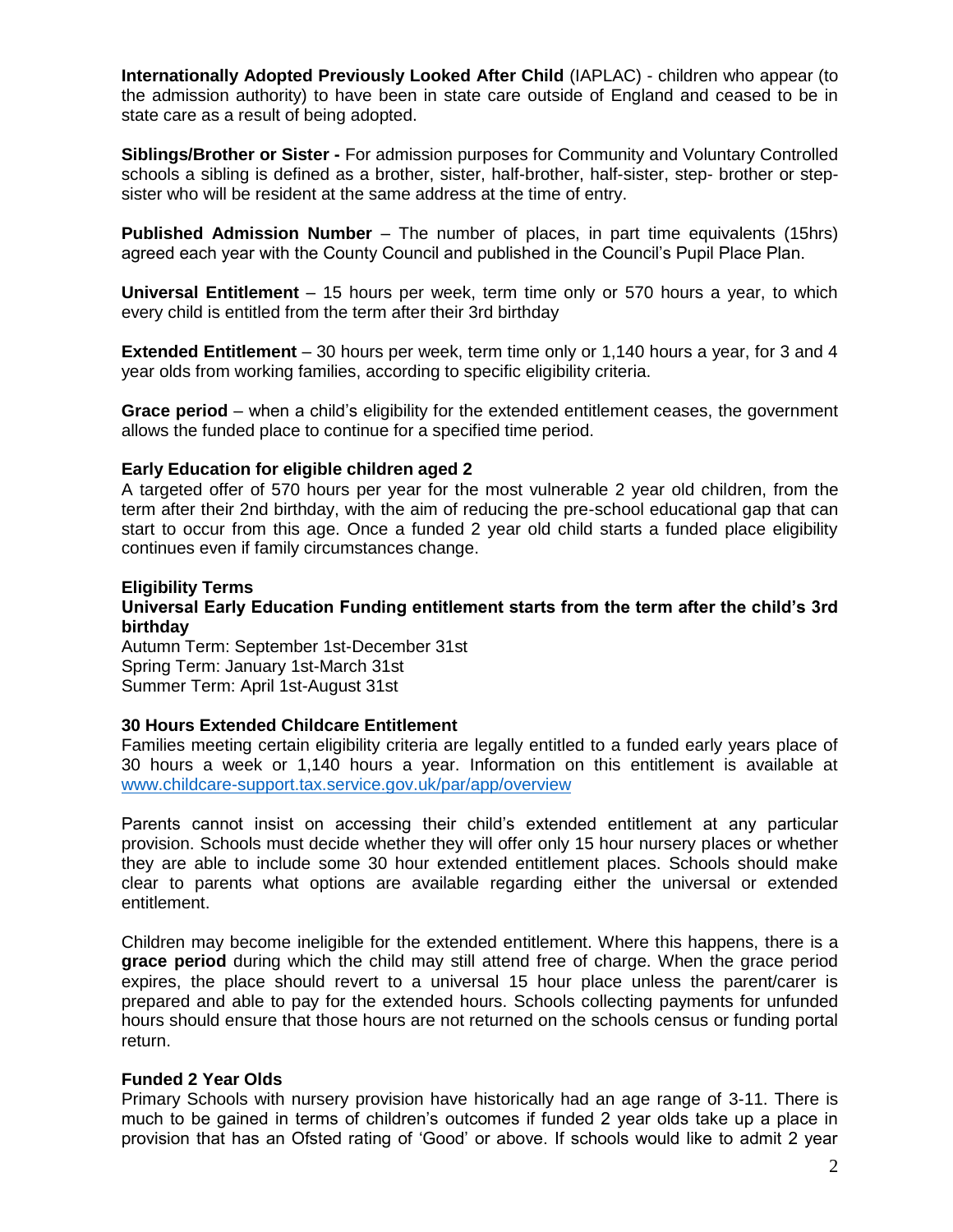olds onto the school roll, there is a DfE process to follow, including consultation with relevant parties. Please contact the senior officer (Early years organisation) for more information on this.

Schools which have extended their age range to 2 will have a PAN including that age range. They should decide whether places for funded 2s are capped within the PAN, and if so, publicise this to parents e.g., on the school website. For further information on funded 2 year olds please see [https://www.oxfordshire.gov.uk/cms/content/free-early-education-2-year-olds-](https://www.oxfordshire.gov.uk/cms/content/free-early-education-2-year-olds-0) $\overline{0}$  $\overline{0}$  $\overline{0}$ 

Schools may find having some funded and some fee paying two year olds offers greater viability. Non-funded children (in any age group) should not be placed on the school roll or be included on the schools census or funding portal return. They also do not count towards the Published Admission Number. Parents paying for a 2 year old place should therefore be advised that they will need to apply formally for a nursery place for the term after their 3rd birthday. Purchase of a childcare place does not give any certainty of, or priority for, a school nursery place.

# **POLICY FOR NURSERY ADMISSIONS IN OXFORDSHIRE**

# **(Nursery Classes)**

1. The County Council has devolved rather than delegated the administration of admissions to nursery classes. Therefore, in the event of a complaint the final responsibility and decision for admissions to voluntary controlled and community schools rests with the County Council.

**The designated area** (catchment) of each nursery class or attached nursery school should be set out clearly on a map and be available for parents to see on request. It should also be made available electronically. The catchment area for the nursery will usually be the same as for the primary school.

- 2. Schools must agree a **published admission number** for the nursery with the County Council before the start of the academic year. Published admission numbers will be stated in part time equivalent (p.t.e.) places. One p.t.e place is 15 hours per week, term time only, or 570 hours a year if the place is delivered flexibly.
- 3. Schools must offer nursery places at least up to the published admission number. Where a school offers the extended entitlement within their nursery provision, a 30 hour place is deemed to represent 2 p.t.e. places.
- 4. Schools must not operate the nursery with empty places in any term if they have eligible children on the continued interest list.
- 5. The exception is where a set limit within the published admission number has been advertised for places for funded 2 year olds or 30 hours, and those places have been filled. A school would not then be obliged to admit e.g., an eligible funded 2 to an unfilled universal entitlement place.
- 6. The minimum **universal entitlement** to funded nursery education is 15 hours per week, or 570 hours per year, from the term after the child's third birthday.
- 7. Where capacity against the published admission number exists, places should always be offered for at least 15 hours a week (or 570 hours a year if a stretched offer).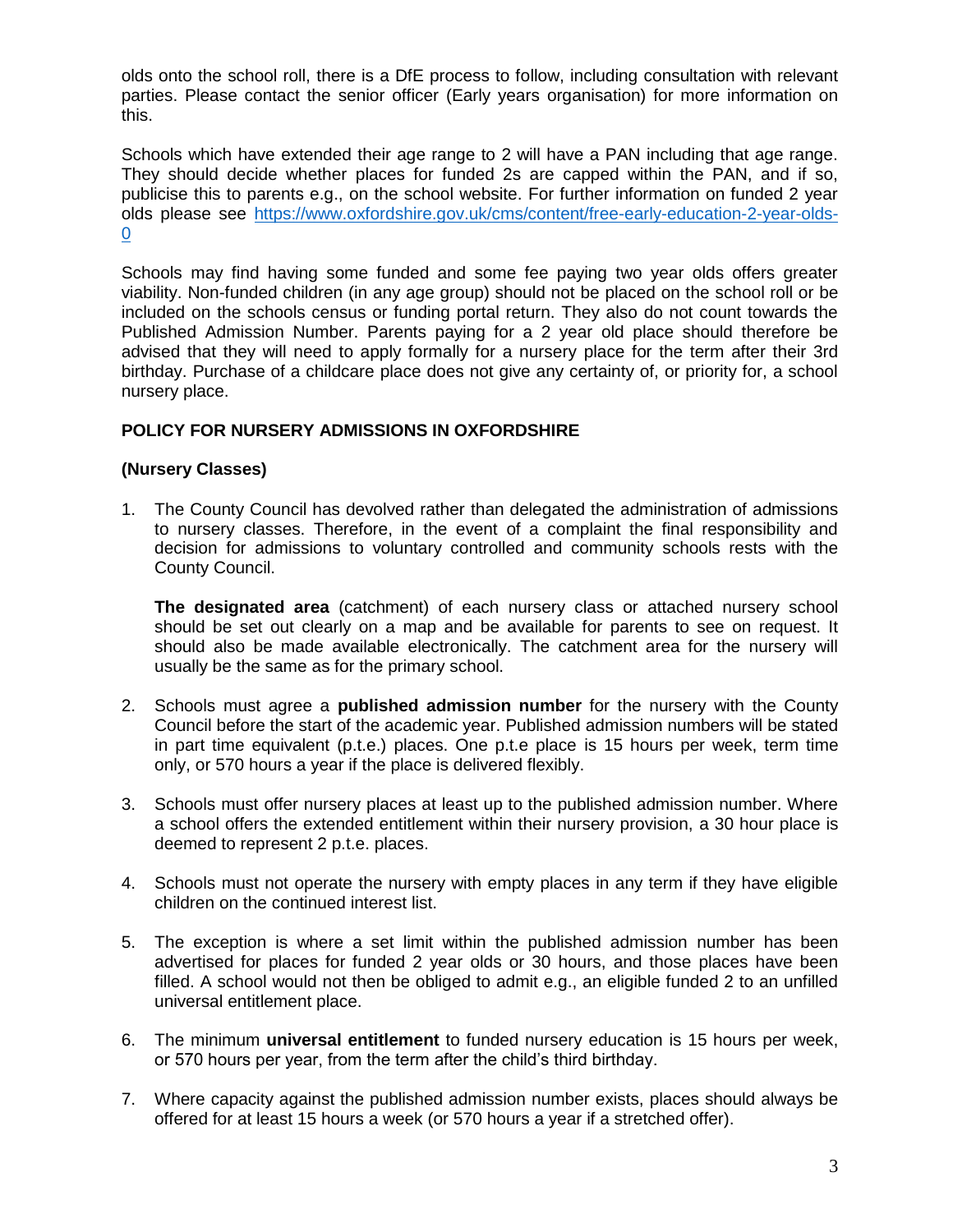- 8. Schools are permitted to agree take up of fewer hours to meet parental request but are not obliged to. Places will be funded on actual take up of hours. Schools may set a minimum take up requirement when offering places.
- 9. Schools may also offer the **extended entitlement**, of up to 30 hours per week (term time only) or 1,140 hours per year if stretched throughout the year. This should be decided in advance of the academic year and publicised to parents/carers on the school website. Schools are not obliged to offer the extended entitlement.
- 10. **Admissions are three times a year**, for as long as places are available. Funding and entitlement are based on a three-term year, with children starting in September, January and April.
- 11. Children are entitled to a place from the first day of term and offers of a place must always give this as an option even if the school offers 'staggered starts' to help children with the transition. Staggered starts should not be arranged over more than a week or two.
- 12. Parents will be notified that a place is available for their child no later than half a term in advance. Schools may set and advertise a termly deadline for considering applications for admission in the following term.
- 13. Schools may choose to allow parents to split their free universal and 2 year old entitlement (where offered) with another provider but are not obliged to.
- 14. **Flexibility** Schools may offer their nursery places in several ways. These include half or full day sessions, extended sessions covering lunchtimes, or a stretched offer (fewer hours per week but including weeks during school holidays).

Where the extended entitlement is available through hours in out of school clubs, or in partnership with other providers, the school must make clear which element is the universal entitlement and will therefore be guaranteed to continue should the child cease to be eligible for the extended entitlement.

- 15. The school website should state the opening times of the nursery and set out its educational aims and provision. The website should also set out the County Council's policy for allocating nursery places when more applications are received than there are places available, as stated in this document (paragraph 16).
- 16. When more applications are received than there are places available, the following County Council criteria must be applied. These closely follow the admissions criteria for entry to County primary schools. Headteachers should apply the criteria by considering all eligible children from each priority category in turn until all the available places have been allocated. **Other criteria (such as date of birth) cannot be used.** 
	- 16.1 Children with an Education, Health and Care Plan naming the school.
	- 16.2 Children who are "Looked After" by a Local Authority (LAC); "Previously Looked After" (PLAC), or "Internationally Adopted Previously Looked After Children" (IAPLAC).
	- 16.3 Disabled children who need to be admitted to a school on the grounds of physical accessibility. The definition of disability is that contained within the Equality Act 2010.
	- 16.4 Children who live in the designated catchment area. If there are more applicants than places in this category, priority will be given in the following descending order: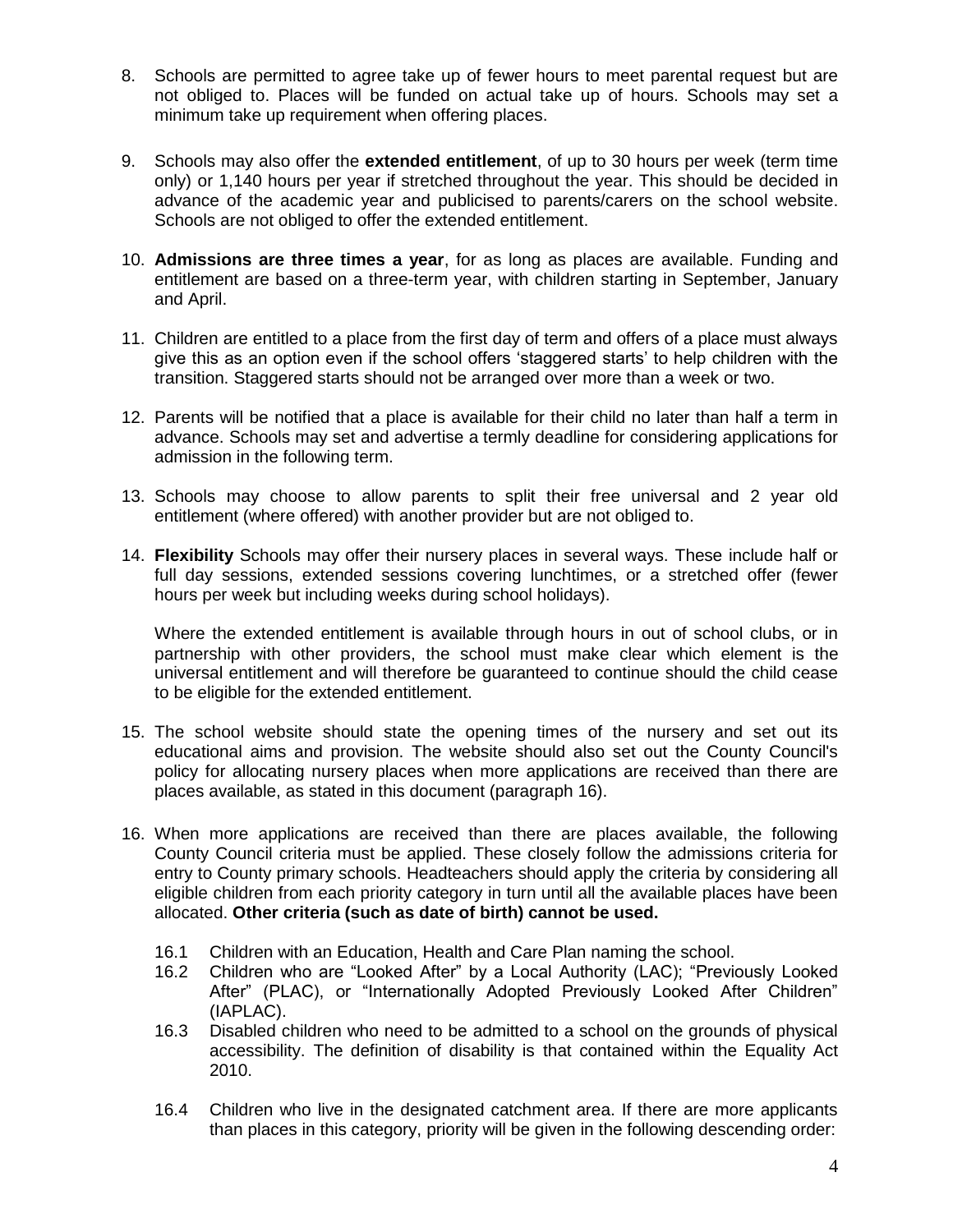- Those children who, at the time of entry, have a brother or sister attending the primary school to which the nursery is attached.
- Those children who live closest to the school by the nearest designated public route as defined on the Directorate's Geographic Information System.
- 16.5 Children who have taken up, or are eligible for, a funded 2 year old place at the time of application.
- 16.6 Children living outside the designated area who have a brother or sister attending either the foundation stage or the main school at the time of entry. If there are more applicants than places in this category, priority will be given within this group to children who live closest to the school by the nearest designated public route as defined on the Directorate's Geographic Information System.
- 16.7 Children who attend day care or a voluntary or private sector pre-school on site at the school. If there are more applicants than places in this category, priority will be given within this group to children who live closest to the school by the nearest designated public route as defined on the Directorate's Geographic Information System.
- 16.8 Those children who do not meet any of the above criteria. Priority for any remaining places will be given to those who live closest to the school by the nearest designated public route as defined on the Directorate's Geographic Information System

## **Headteachers can seek advice and assistance from the Admissions & Transport Services Manager in applying these criteria.**

- 17. If there are more children than places, any child who is not offered a place can only be reconsidered and admitted at a later point if the parents have put the child's name on the school's continued interest list.
- 18. Once a child is admitted to the nursery, the child is entitled to remain in a universal part time place in the nursery class until the term after he/she becomes five\* **However this may not be the most appropriate place for the child if all his/her peers have taken up their reception place in a separate class within the school or another primary school.**

\*N.B. In the case of a summer born child, parents must either take up the school reception place by the April before the child's fifth birthday; or else need to re-apply through the next admission round for a place to start in the September, usually as a year one child. See the Primary School admissions policy for more detail on deferring entry.

- 19. Where a family ceases to be eligible for the extended entitlement, the place should return to the universal entitlement level when the grace period expires, unless the parent/carer is prepared and able to pay for the extended hours. Schools offering the extended entitlement should explain this possibility in writing when offering the extended entitlement place. **Parents/Carers must be allowed to keep the child in their universal entitlement place even if they cease to be eligible for the extended entitlement.**
- 20. A universal entitlement nursery place should cease no later than the term after the child's fifth birthday, that is, when they are of statutory school age.